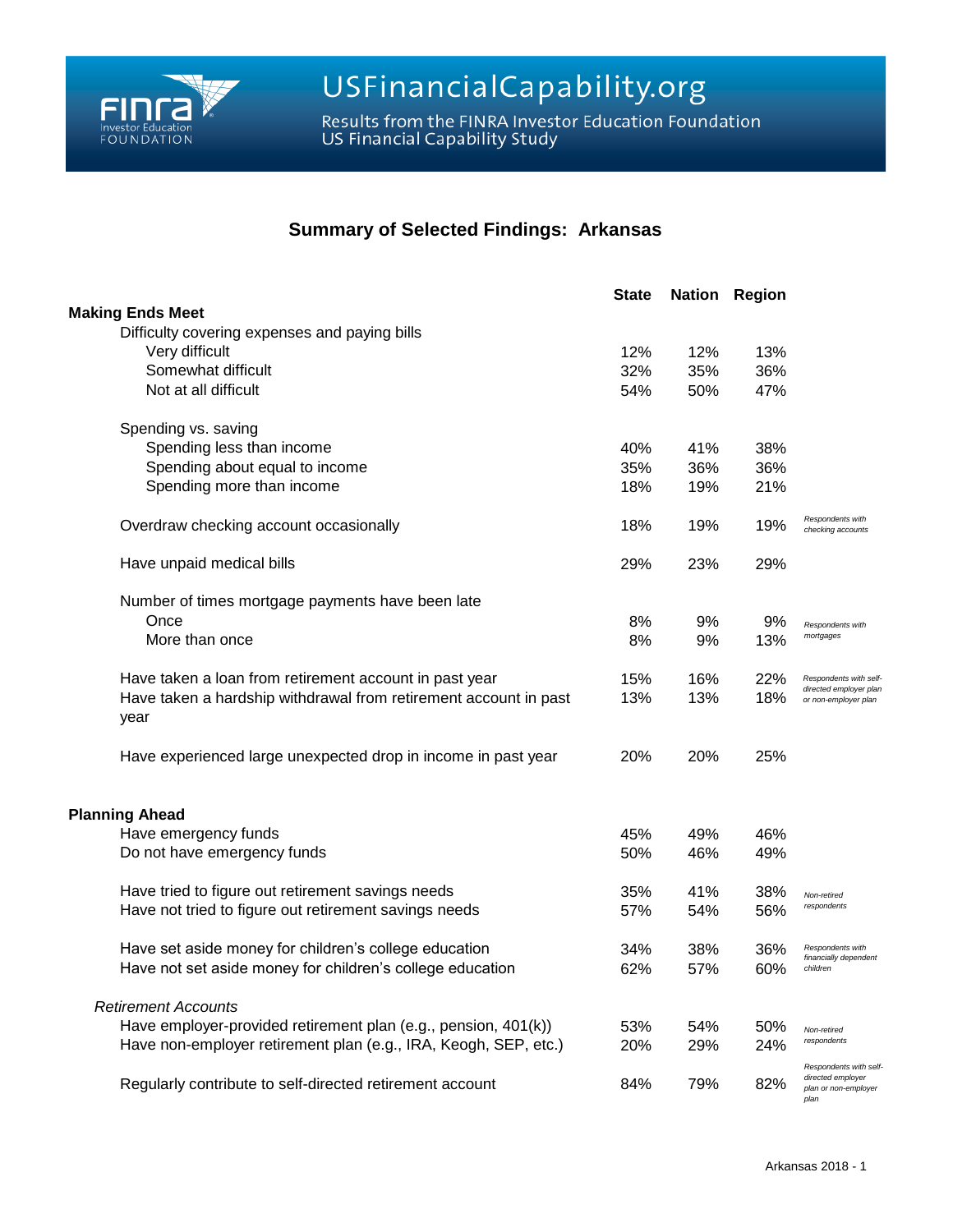| Stocks, Bonds, and Mutual Funds                                                             | <b>State</b> |     | <b>Nation Region</b> |                  |
|---------------------------------------------------------------------------------------------|--------------|-----|----------------------|------------------|
| Invest in stocks, bonds, mutual funds, or other securities outside of<br>retirement account | 29%          | 32% | 29%                  |                  |
| <b>Managing Financial Products</b>                                                          |              |     |                      |                  |
| Banking                                                                                     |              |     |                      |                  |
| Have checking account                                                                       | 87%          | 89% | 85%                  |                  |
| Have savings account, money market account, or CDs                                          | 63%          | 71% | 66%                  |                  |
| <b>Credit Cards</b>                                                                         |              |     |                      |                  |
| Credit card behaviors in past year                                                          |              |     |                      |                  |
| Always paid credit cards in full                                                            | 53%          | 54% | 51%                  |                  |
| Carried over a balance and was charged interest                                             | 47%          | 46% | 49%                  |                  |
| Paid the minimum payment only                                                               | 38%          | 35% | 39%                  | Respondents with |
| Charged a late fee for late payment                                                         | 16%          | 16% | 17%                  | credit cards     |
| Charged an over the limit fee for exceeding credit line                                     | 11%          | 10% | 13%                  |                  |
| Used the cards for a cash advance                                                           | 16%          | 13% | 13%                  |                  |
| <b>Mobile Payment Methods</b>                                                               |              |     |                      |                  |
| Use mobile phone to pay at point of sale                                                    | 34%          | 35% | 40%                  |                  |
| Use mobile phone to transfer money to another person                                        | 30%          | 37% | 40%                  |                  |
| Mortgages                                                                                   |              |     |                      |                  |
| Have mortgage                                                                               | 53%          | 56% | 51%                  |                  |
| Have home equity loan                                                                       | 14%          | 16% | 12%                  | Homeowners       |
| Home "underwater" (negative equity)                                                         | 8%           | 9%  | 9%                   | Homeowners       |
| <b>Other Debt</b>                                                                           |              |     |                      |                  |
| Have student loan                                                                           | 26%          | 26% | 27%                  |                  |
| Have auto loan                                                                              | 33%          | 33% | 35%                  |                  |
| Non-Bank Borrowing                                                                          |              |     |                      |                  |
| Non-bank borrowing methods used in past 5 years                                             |              |     |                      |                  |
| Auto title loan                                                                             | 11%          | 11% | 15%                  |                  |
| Short term "payday" loan                                                                    | 9%           | 14% | 19%                  |                  |
| Tax refund advance                                                                          | 11%          | 10% | 13%                  |                  |
| Pawn shop                                                                                   | 20%          | 18% | 29%                  |                  |
| Rent-to-own store                                                                           | 15%          | 12% | 18%                  |                  |
| Used one or more non-bank borrowing methods in past 5 years                                 | 31%          | 29% | 40%                  |                  |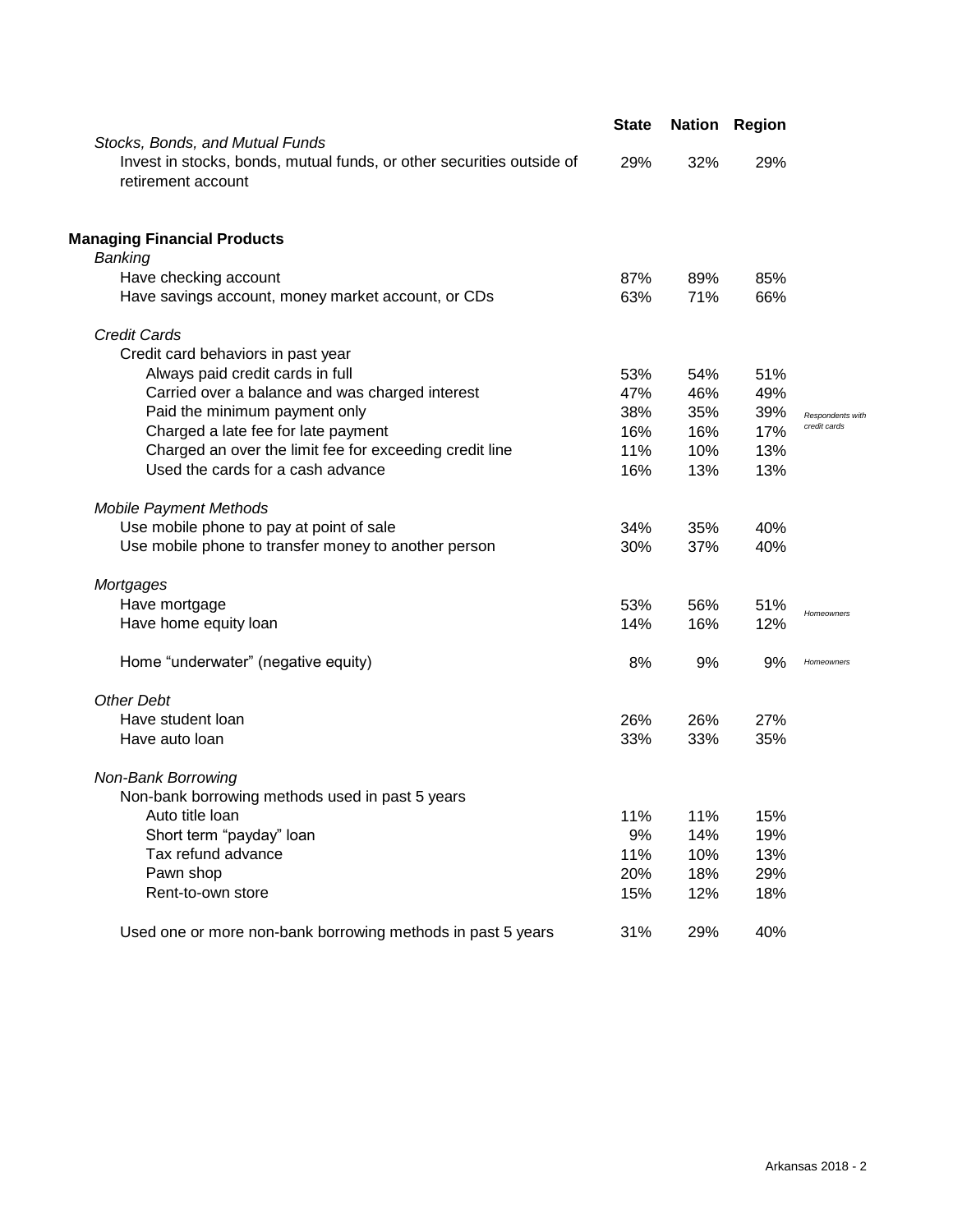| <b>State</b> |                               | <b>Nation Region</b>                  |
|--------------|-------------------------------|---------------------------------------|
|              |                               |                                       |
|              |                               |                                       |
|              |                               |                                       |
|              |                               |                                       |
|              |                               |                                       |
| 69%          | 72%                           | 69%                                   |
| 8%           | 7%                            | 8%                                    |
| 6%           | 6%                            | 7%                                    |
| 15%          | 13%                           | 15%                                   |
|              |                               |                                       |
|              |                               |                                       |
|              |                               |                                       |
| 10%          | 12%                           | 13%                                   |
| 7%           | 10%                           | 12%                                   |
| 56%          | 55%                           | 51%                                   |
| 24%          | 21%                           | 23%                                   |
|              |                               |                                       |
| 21%          | 22%                           | 23%                                   |
| 25%          | 26%                           | 26%                                   |
| 3%           | 6%                            | 6%                                    |
| 9%           | 10%                           | 11%                                   |
| 41%          | 36%                           | 34%                                   |
|              |                               |                                       |
|              |                               |                                       |
|              |                               |                                       |
|              |                               |                                       |
|              |                               | 6%                                    |
|              |                               | 31%                                   |
|              |                               | 27%                                   |
|              |                               | 7%                                    |
|              |                               | 27%                                   |
|              |                               |                                       |
|              |                               |                                       |
|              |                               |                                       |
|              |                               |                                       |
| 70%          | 73%                           | 70%                                   |
| 8%           | 9%                            | 10%                                   |
| 22%          | 17%                           | 19%                                   |
|              |                               |                                       |
|              |                               |                                       |
| 9%           | 11%                           | 12%                                   |
| 42%          | 43%                           | 41%                                   |
| 48%          | 45%                           | 45%                                   |
| 2.87         |                               | 2.88                                  |
| 1.25         | 1.35                          | 1.43                                  |
| 1.80         | 1.58                          | 1.64                                  |
|              | 5%<br>25%<br>31%<br>7%<br>30% | 5%<br>30%<br>29%<br>8%<br>26%<br>3.00 |